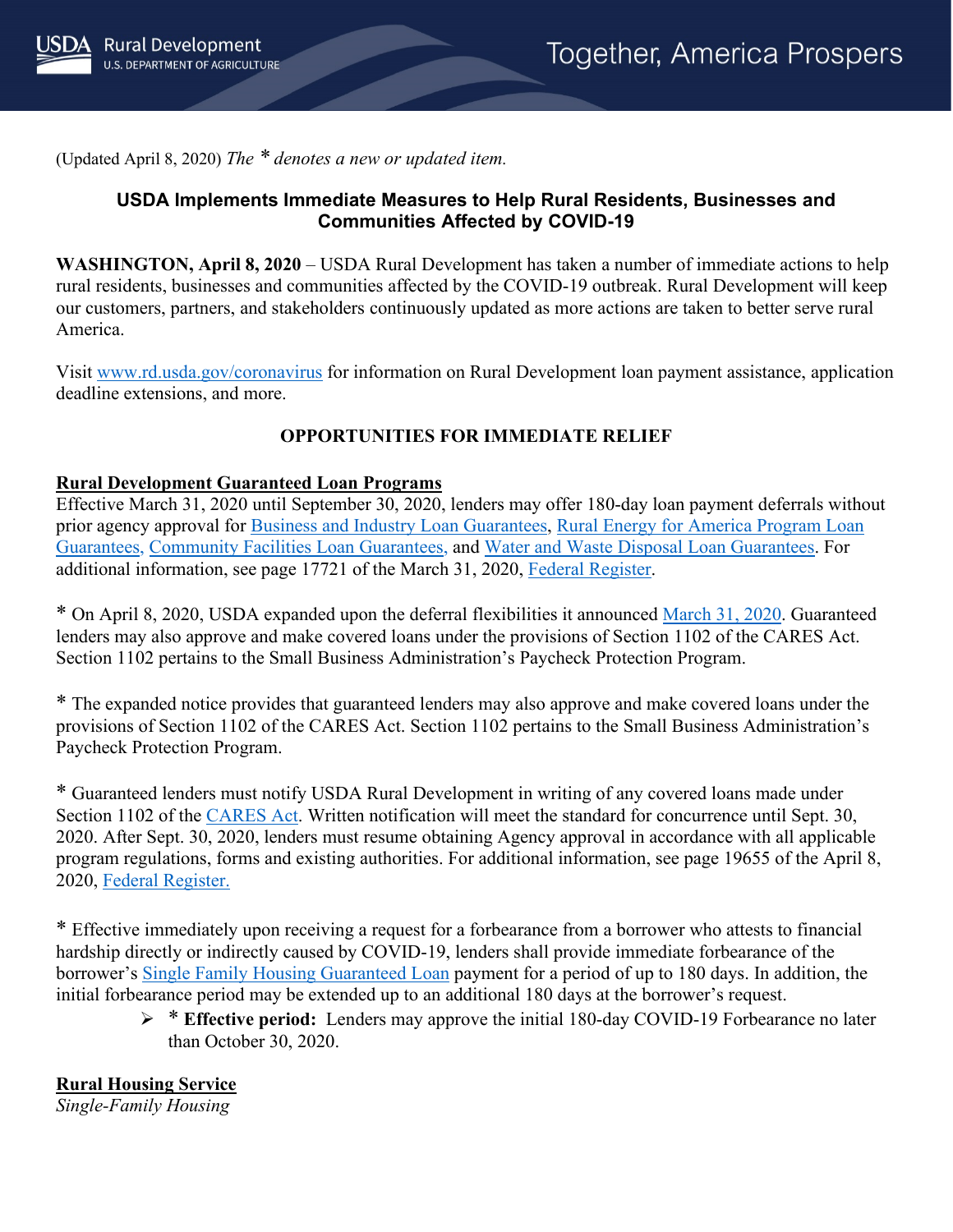Effective March 19, borrowers with USDA single-family housing Direct and Guaranteed loans are subject to a moratorium on foreclosure and eviction for a period of 60 days. This action applies to the initiation of foreclosures and evictions and to the completion of foreclosures and evictions in process.

Direct Loan Program:

- USDA has waived or relaxed certain parts of the application process for Single-Family Housing Direct Loans, including site assessments, and has extended the time period that certificates of eligibility are valid.
- A Direct Loan borrower who is experiencing a reduction of income can request a Payment Assistance package to see if he/she is eligible for payment assistance or for more assistance than currently received.
- Moratorium assistance for up to 180 days is available for Direct Loan borrowers experiencing financial hardship due, directly or indirectly, to the COVID-19 emergency. You can call us and verbally request a payment moratorium. Borrowers have the option to cancel the moratorium at any time or request the moratorium be extended up to an additional 180 days.
- Direct Loan questions should be directed to USDA's Customer Service Center at 800-414-1226. The Customer Service Center is experiencing high call volumes during this COVID-19 Crisis. The call center has expanded hours from 7 a.m. until 7 p.m. CT Mon - Fri; and 8 a.m. to 1 p.m. CT on Saturdays.

Guaranteed Loan Program:

- Guaranteed Loan borrowers who are in default or facing imminent default due to a documented hardship can have payments reduced or suspended by their lender for a period not to exceed 12 months delinquency. Once the hardship is resolved, the lender can modify the loan to cure the delinquency or make up the missed payments based on the borrower's individual circumstances.
- USDA is granting lenders temporary exceptions pertaining to appraisals, repair inspections and income verification for the Single-Family Housing Guaranteed Loan Program (SFHGLP) due to the COVID-19 pandemic. Effective immediately, the following exceptions to Agency guidance found at HB-1-3555 are in effect for a period of 60-days. \* In accordance to the CARES Act, this guidance remains unchanged and in effect.
	- Residential Appraisal Reports Existing Dwelling**:** For purchase and non-streamlined refinance transactions, when an appraiser is unable to complete an interior inspection of an existing dwelling due to concerns associated with the COVID-19 pandemic, an "Exterior-Only Inspection Residential Appraisal Report", (FHLMC 2055/FNMA 2055) will be accepted. In such cases, appraisers are not required to certify that the property meets HUD HB 4000.1 standards. The appraisal must be completed in accordance with the Uniform Standards of Professional Practice (USPAP) and the Uniform Appraisal Dataset (UAD). This exception is not applicable to new construction properties or construction-to-permanent loans. As a reminder, appraisals are not required for streamlined and streamlined-assist refinance transactions.
	- $\triangleright$  Repair Inspections Existing Dwelling: For loans for which a completion certification is not available due to issues related to the COVID-19 pandemic, a letter signed by the borrower confirming that the work was completed is permitted. Lenders must also provide further evidence of completion, which may include photographs of the completed work, paid invoices indicating completion, occupancy permits or other substantially similar documentation. All completion documentation must be retained in the loan file. This exception is not applicable to rehabilitation and repair loans noted in section 12.28 of HB-1-3555.
	- Verbal Verification of Employment: Lenders must document and verify the borrower's annual and repayment income in accordance with Agency regulations. Lenders should use due diligence in obtaining the most recent income documentation to re-verify the borrower's repayment ability prior to closing. When the lender is unable to obtain a Verbal Verification of Employment (VVOE) within 10 business days of loan closing due to a temporary closure of the borrower's employment, alternatives should be explored. For example, email correspondence with the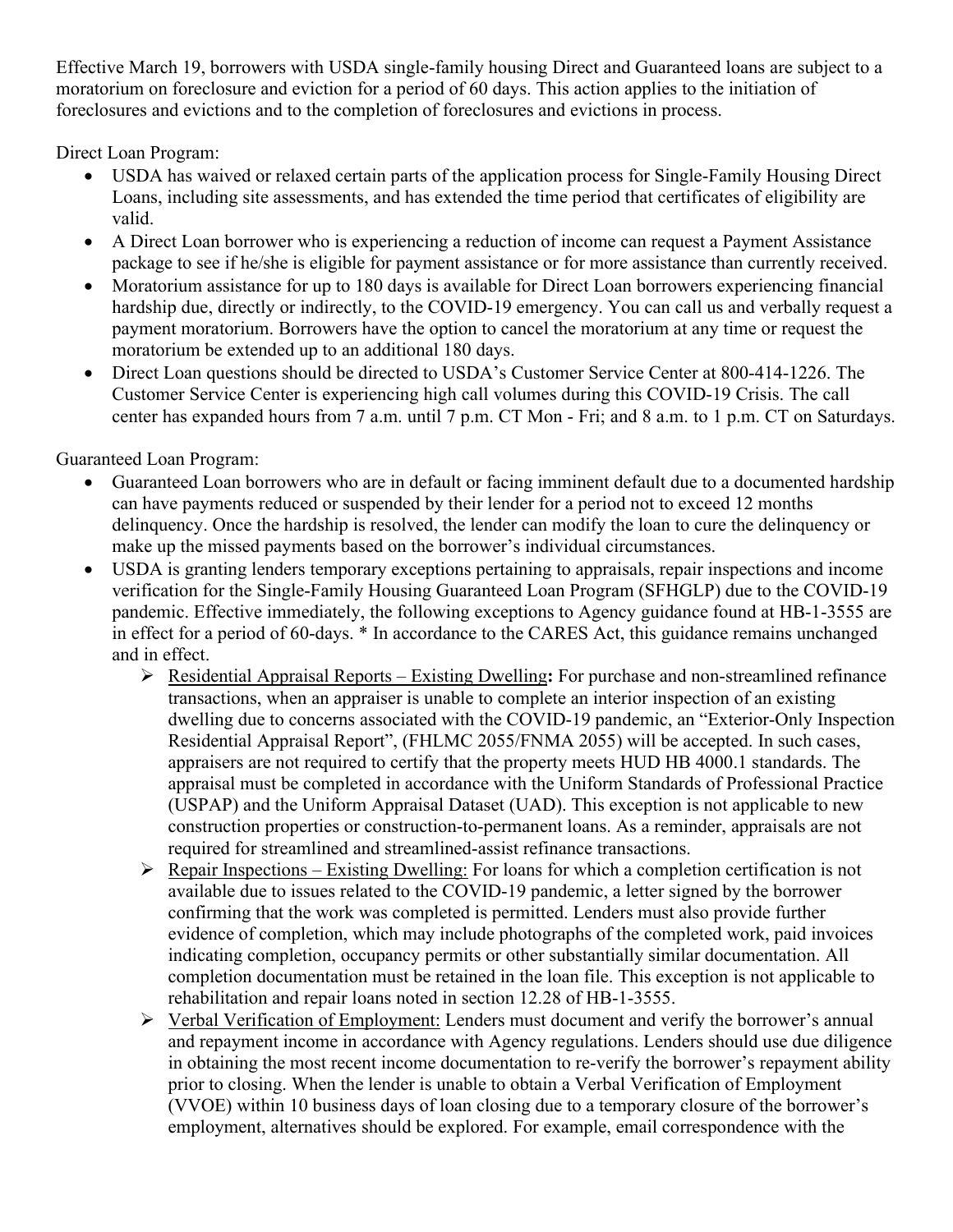borrower's employer is an acceptable alternative to a VVOE. If the lender is unable to obtain a VVOE or acceptable alternative, the requirement will be waived when the borrower has a minimum of two months cash reserves. In the case of a reduction of income, the borrower's reduced income must be sufficient to support the new loan payment and other non-housing obligations. Borrowers with no income at the time of closing are not eligible for SFHGLP loans regardless of available cash reserves.

- $\triangleright$  Expiration of Temporary Exceptions: These temporary exceptions will expire 60 days from the date of this notice.
- \* To implement and align with the provisions of the CARES Act:
	- $\triangleright$  \* Effective immediately upon receiving a request for a forbearance from a borrower who attests to financial hardship directly or indirectly caused by COVID-19, lenders shall provide immediate forbearance of the borrower's guaranteed loan payment for a period of up to 180 days. In addition, the initial forbearance period may be extended up to an additional 180 days at the borrower's request.
	- $\triangleright$  \* During the forbearance options outlined above, no accrual of fees, penalties or interest may be charged to the borrower beyond the amounts calculated as if the borrower had made all contractual payments in a timely fashion.
	- $\triangleright$  \* Upon completion of the forbearance, the lender shall communicate with the borrower and determine if the borrower is able to resume making regular contractual payments. If so, the lender shall offer the borrower a written re-payment plan to resolve any amount due or at the borrower's request, extend the loan term for a period that is at least the length of the forbearance.
	- $\triangleright$  \* If the lender determines the borrower is financially unable to resume making contractual payments at the end of the forbearance, the borrower shall be evaluated for all available options presented in the Loss Mitigation Guide which is found at Attachment 18-A in Chapter 18 of our 3555 Technical Handbook:<https://www.rd.usda.gov/sites/default/files/3555-1chapter18.pdf>
	- \* **Effective period:** Lenders may approve the initial 180-day COVID-19 Forbearance no later than October 30, 2020.
- Guaranteed Loan servicing questions should be directed to:  $sfhgld,program@usda.gov$ .
- For more information, visit the following web pages:
	- SFHGLP Lending Partner Webpage:<https://www.rd.usda.gov/page/sfh-guaranteed-lender>
	- SFHGLP webpage: [https://www.rd.usda.gov/programs-services/single-family-housing](https://www.rd.usda.gov/programs-services/single-family-housing-guaranteed-loan-program)[guaranteed-loan-program](https://www.rd.usda.gov/programs-services/single-family-housing-guaranteed-loan-program)
	- USDA LINC Training and Resource Library[:https://www.rd.usda.gov/programs](https://www.rd.usda.gov/programs-services/lenders/usda-linc-training-resource-library)[services/lenders/usda-linc-training-resource-library](https://www.rd.usda.gov/programs-services/lenders/usda-linc-training-resource-library)
	- Procedure Notices:<https://www.rd.usda.gov/resources/directives/procedures-notices>

# *Multi-Family Housing*

\* Immediate assistance for Rural Development Tenant Vouchers

- \* **Payment Assistance:** If you have lost your job and are not currently using your maximum voucher amount, the voucher amount may be increased to your maximum voucher amount. For assistance in determining if you may have funding available, you may contact the Rural Development Voucher Program Office at (844) 857-5386 within the next 120 days.
- \* **Eviction from Your Unit:** Until July 25, 2020, you cannot be evicted from your unit because you did not pay your rent. You cannot be charged any fees or penalties because you cannot pay your rent.
- \* **Voucher Unit Inspections:** If you are planning a move, generally RD would inspect your new apartment. Decisions on postponing or cancelling voucher inspections are being made on a state-to-state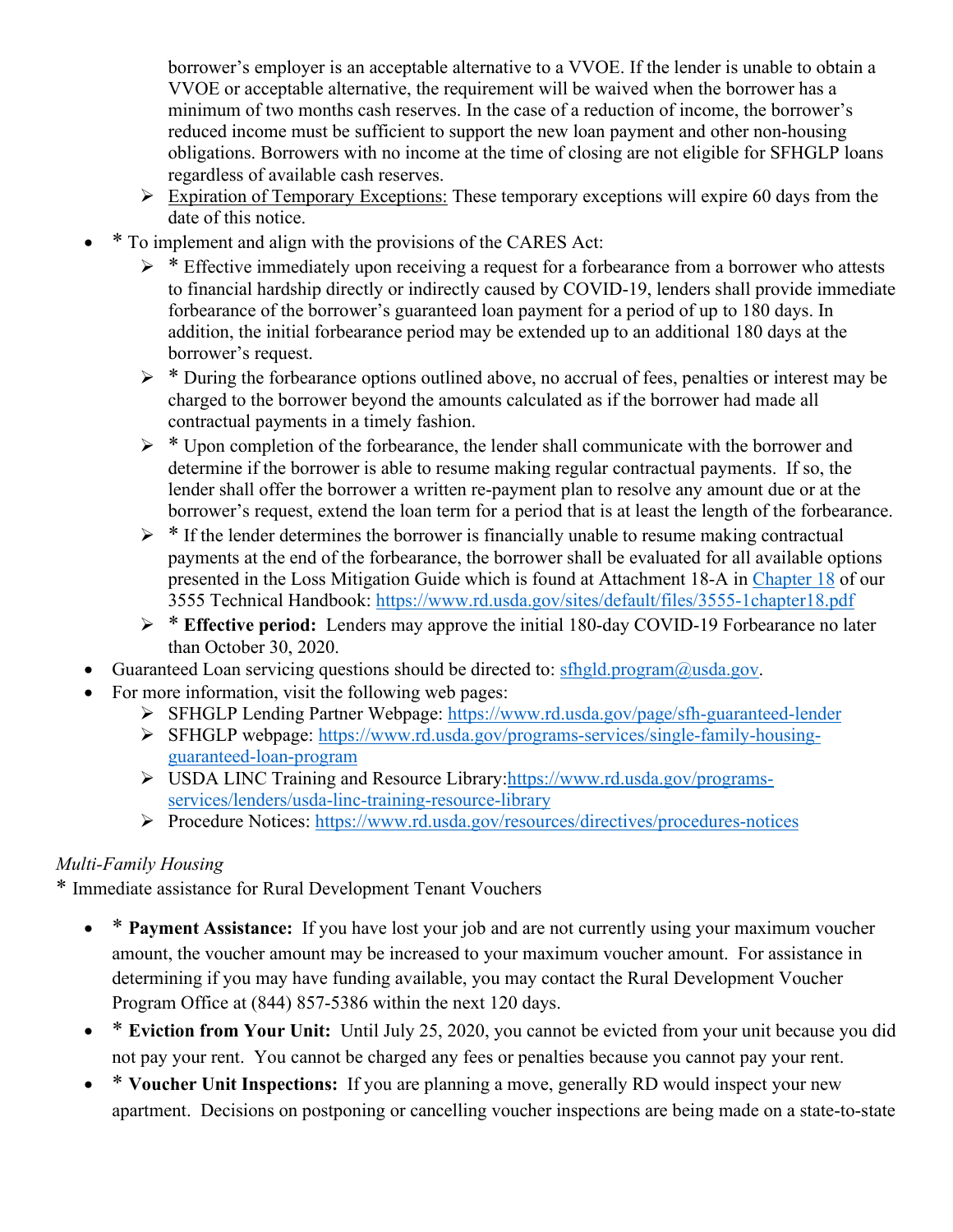basis. Please call your local RD State Office for current inspection procedures in your state. If inspections are being postponed, an owner inspection and photos of the unit via email can be used to approve your unit suitability.

- \* **How to Contact Us:** If you have additional questions concerning this guidance, you may contact the Rural Development Voucher Program Office at (844) 857-5386 or rdvoucher@usda.gov. The RD Voucher Program Office is available Monday – Friday 8:00 a.m. to 4:00 p.m. CT; 9:00 a.m. to 5:00 p.m. ET.
- \* Sections 4023 and 4024 of the CARES Act apply to the Multifamily Direct and Guaranteed portfolios.
	- \* The CARES Act allows Multifamily borrowers to request forbearance if they are experiencing financial hardship due to COVID-19. Multifamily Housing has existing authority in 7 CFR §3560.453to take special servicing actions as part of a workout plan on Section 514 and 515 loans to prevent a default, and under that authority will approve a deferral of up to 3 monthly loan payments. For your convenience, attached is a sample streamlined workout agreement proposal that MFH considers to be in compliance with the requirements of 7 CFR §3560.453(c). Borrowers are welcome to use that sample or submit your requests orally or in another written format to your assigned Multifamily Servicing Official.
	- \* Once this information is submitted to your assigned Multifamily Servicing Official, within five business days your request will be processed by the field office and sent to the National Finance, Accounting and Operations Center (NFAOC) in St. Louis to adjust your account. If your loan payment is normally offset against your Rental Assistance payment, you will receive your full RA payment without the mortgage payment deducted. If you normally send in a payment, you do not need to do anything further.
	- \* If the initial forbearance period is for less than 90 days, borrowers can request an extension of up 90 days total, but must request the extension at least 15 days prior to the expiration of the initial period. Forbearance can be ended at any time by contacting your assigned Multifamily Servicing Official. Payments will be deferred for up to 90 days without any additional interest or late fees. When the loan reaches maturity, any deferred payments will be added to the final payment.
	- \* Guidance on forbearance requests for a Section 538 loans will be provided later this week.
	- \* The CARES Act prohibits evictions due to non-payment of rent for the next 120 days and does not allow owners to charge late fees or otherwise penalize tenants who are unable to pay rent. This eviction prohibition became effective upon enactment of the CARES Act (March 27, 2020) and is effective for 120 days for Section 514, Section 515 and Section 538 loans, as well as Multifamily voucher holders. As stated in 7 CFR §3560.452(c)(8), failure to comply with this Federal law is considered a nonmonetary default.

Multi-Family Housing is taking several other steps to help owners, management agents and tenants maintain quality housing during the COVID-19 outbreak. Specifically, three immediate steps are effective for Section 515 Multi-Family properties:

• Tenant certifications due March 31, April 30 and May 31 for Multi-Family properties have been extended to June 30 with no late fees or overage charges, as allowed in Multi-Family guidance (HB-3- 3560, Chapter 4, Section 4.11). This extension will allow for additional time to complete needed certifications while avoiding face-to-face meetings as recommended by the Centers for Disease Control and Prevention (CDC).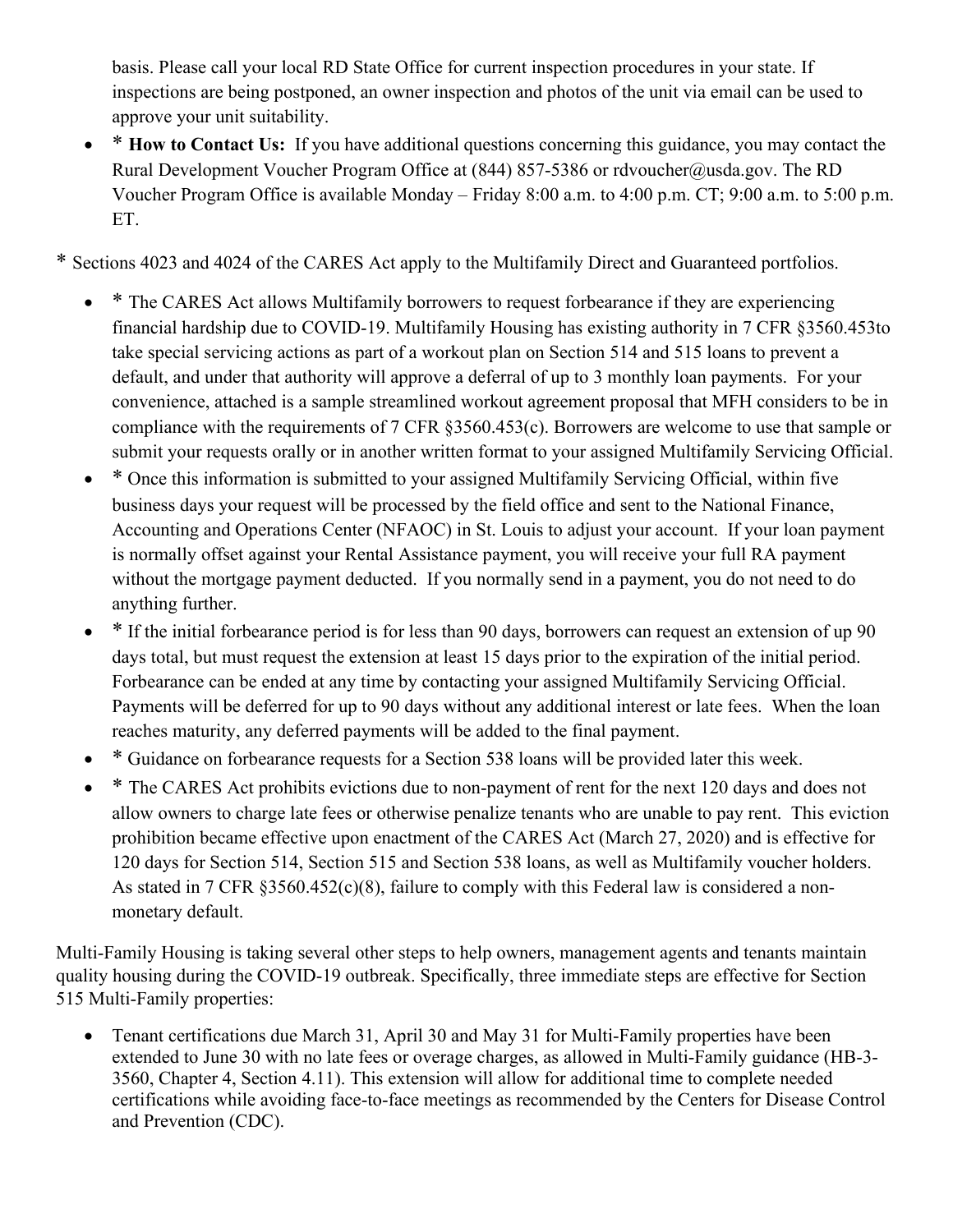- Late fees on Section 515 mortgages will be waived, subject to waiver authority in 7 CFR 3560.403  $(c)(3)$ .
- Section 515 Annual Financial Statements due March 31 will be extended 30 days, as per Multi-Family guidance (HB-2-3560 Chapter 4, Section 4.16-H). USDA is exploring whether a longer extension is appropriate and will provide further guidance.
- Current policy states that owners must process an interim recertification at the tenant's request if there is a change in income of \$50 or more per month. The owner should already have this policy in writing and apply it consistently. To the maximum extent possible, we encourage all owners to work with all tenants with impacted income to adjust rent payments.
- USDA encourages all owners to work with impacted residents and families to adjust rent payments, enter into forbearance agreements, and lessen the impact on affected residents. At this time, no additional subsidy funding has been made available. If borrowers are temporarily unable to make loan payments, the Agency may waive late fees and enter into an official workout plan.

# **Rural Utilities Service**

- \* Rural Development was provided an additional \$25 million in the [CARES Act](https://www.congress.gov/bill/116th-congress/senate-bill/3548/text) for the Distance Learning and Telemedicine grant program. USDA will make a separate announcement in coming weeks when these funds are available.
- On March 20, 2020, USDA extended for 60 days the deadline for Telecommunications and Electric Program borrowers and grantees to submit their annual CPA audit. In most cases, such audits are due to the agency by April 30, 2020.
- USDA is waiving borrower covenant requirements for loan agreement financial ratios for the period from Jan. 1, 2020, through Dec. 31, 2020. Additionally, USDA is waiving all financial reporting requirements associated with existing Rural Utilities Service (RUS) loan and grant covenants beginning Jan. 1, 2020 through June 30, 2020.
- The RUS Administrator has delegated authority to the RUS Telecommunications, Electric, and Water and Environmental Programs to consider requests to waive certain site inspection requirements during the current COVID-19 National Emergency.
- Applicants will be able to use alternative methods to notify the public, such as through videoconferences, teleconferences and public notices on websites and in local newspapers, as a substitute for the public meeting notification requirement for water and waste projects.
- On a case-by-case basis, USDA will help Electric Program borrowers gain access to obligated funds more quickly at current low interest rates by considering extensions of loan terms (within statutory limits); considering requests to move obligated funds between the Electric Program's six budget purposes where the new purpose has cleared environmental review; and by considering Temporary Normal Inventory (TNI) requests.
- For assistance, please contact:
	- Electric Program: Christopher McLean, [Christopher.mclean@usda.gov,](mailto:Christopher.mclean@usda.gov) 202-407-2986
	- Telecommunications Program: Laurel Leverrier, [laurel.leverrier@usda.gov,](mailto:laurel.leverrier@usda.gov) 202-495-9142
	- $\triangleright$  Water and Environmental Programs: Edna Primrose, [edna.primrose@usda.gov,](mailto:edna.primrose@usda.gov) 202-494-5610

# **Rural Business-Cooperative Service**

- RBCS intermediary borrowers continue to have authority to service loan portfolios independent of USDA. Intermediary borrowers participating in these programs may approve loan payment deferrals for their borrowers without USDA approval. These programs are:
	- $\triangleright$  Intermediary Relending Program (IRP)